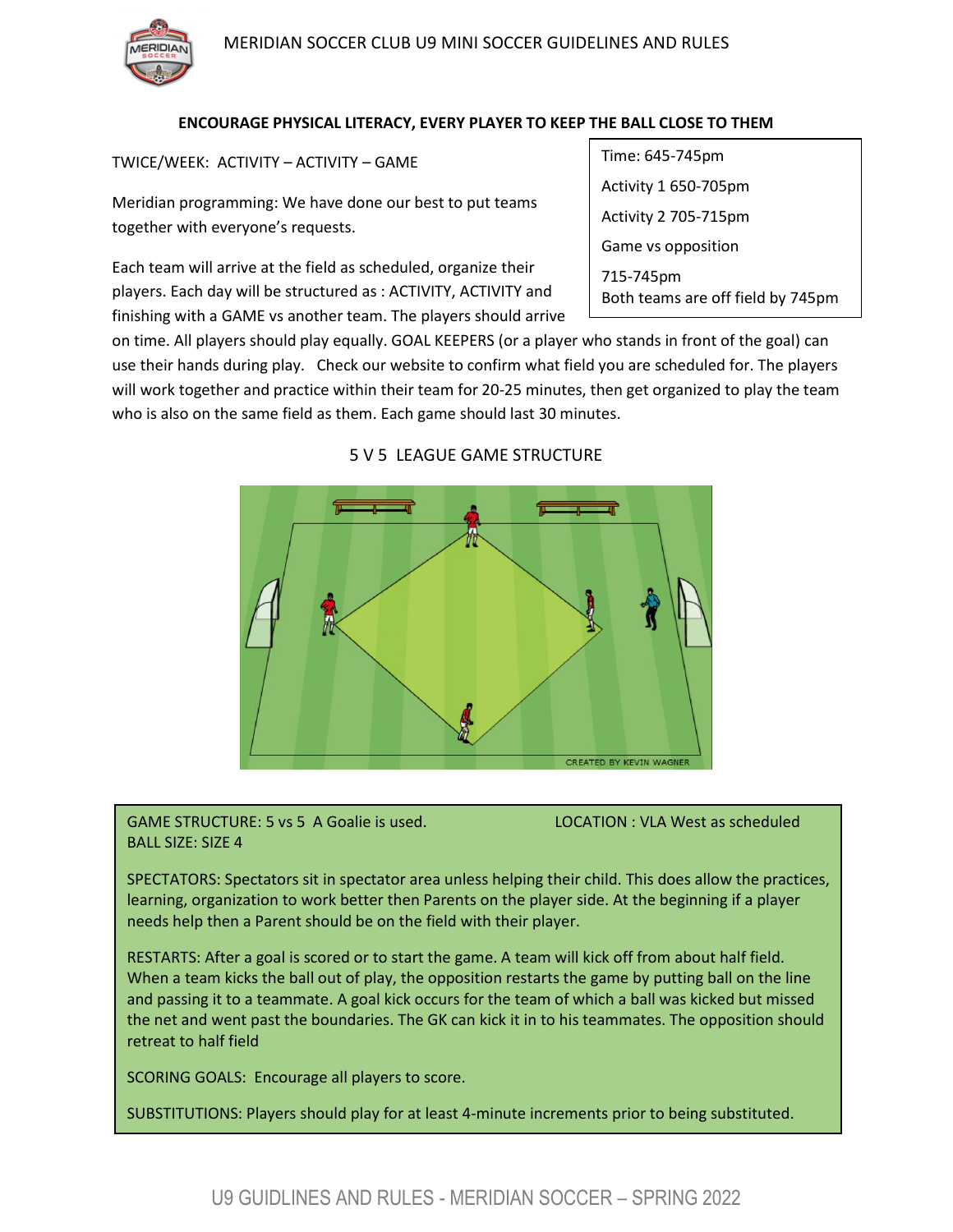

#### **5 v 5 GAME PART**

As a developmental model 5v5 is the best option for our players to play the game at. There is a keeper used. When the ball goes out of play on the sides of the field, the game is stopped by a coach. It is restarted by passing the ball back into the field of play. There is no throw-ins. When the ball goes out of play at the ends of the field it is then a goal kick. The GK gets the ball and passes the ball back into play to their teammates. RETREAT RULE: The opposition has to back up to half field to give space. This is to allow for time for each player to actually dribble the ball without having the opposition immediately steal it and score in the goal. Players need to play on average 4 minutes prior to being substituted. These young players do get tired quickly but also recover quickly. Playing the 4 V 4 game will allow for more opportunity for players to dribble and more touches on the ball. The goal is to keep each player involved and have an opportunity to be successful and enjoy the game.

**PRACTICE STRUCTURE:** Each team will arrive at the field, organize their players. Each session will be structured as ACTIVITY, then another ACTIVITY and finishing with a GAME**.** Allow activities and games to be the teacher. Meridian Soccer does provide practice ideas for each coach.

**COACHING:** In efforts of making things more economical for our Coaches. The expectations is for players to show up. The Coaches expectations is to simply make sure that all players are being respectful, trying to practice ideas for 25 minutes and then playing a game against another team.

**THINGS TO CONSIDER:** QUALITIES OF A COACH FOR THIS AGE GROUP: Patience, Personality; animated.

- Some competition will begin. Adults must remember competition is a healthy part of an individual's development as long as players experience both success as well as failure. This must be monitored however. We must be careful that our young players have opportunity to experience both and not be experiencing only failure or only success.
- Goal by the end of the season should be for every player on each team to want the ball, and want to keep it and dribble, turn with it. If we can accomplish this, the season will be deemed a success.

#### **MERIDIAN SOCCER CLUB U9 RULES OF PLAY & GUIDLINES**

**LAW # 1 – FIELD OF PLAY FACILITIES:** VLA WEST

#### **FIELD MARKINGS:**

- All fields are marked.
- Goal keepers are used.
- Goal kicks will be taken any where inside the Goal lined area.
- Games are no more than 30 minutes max.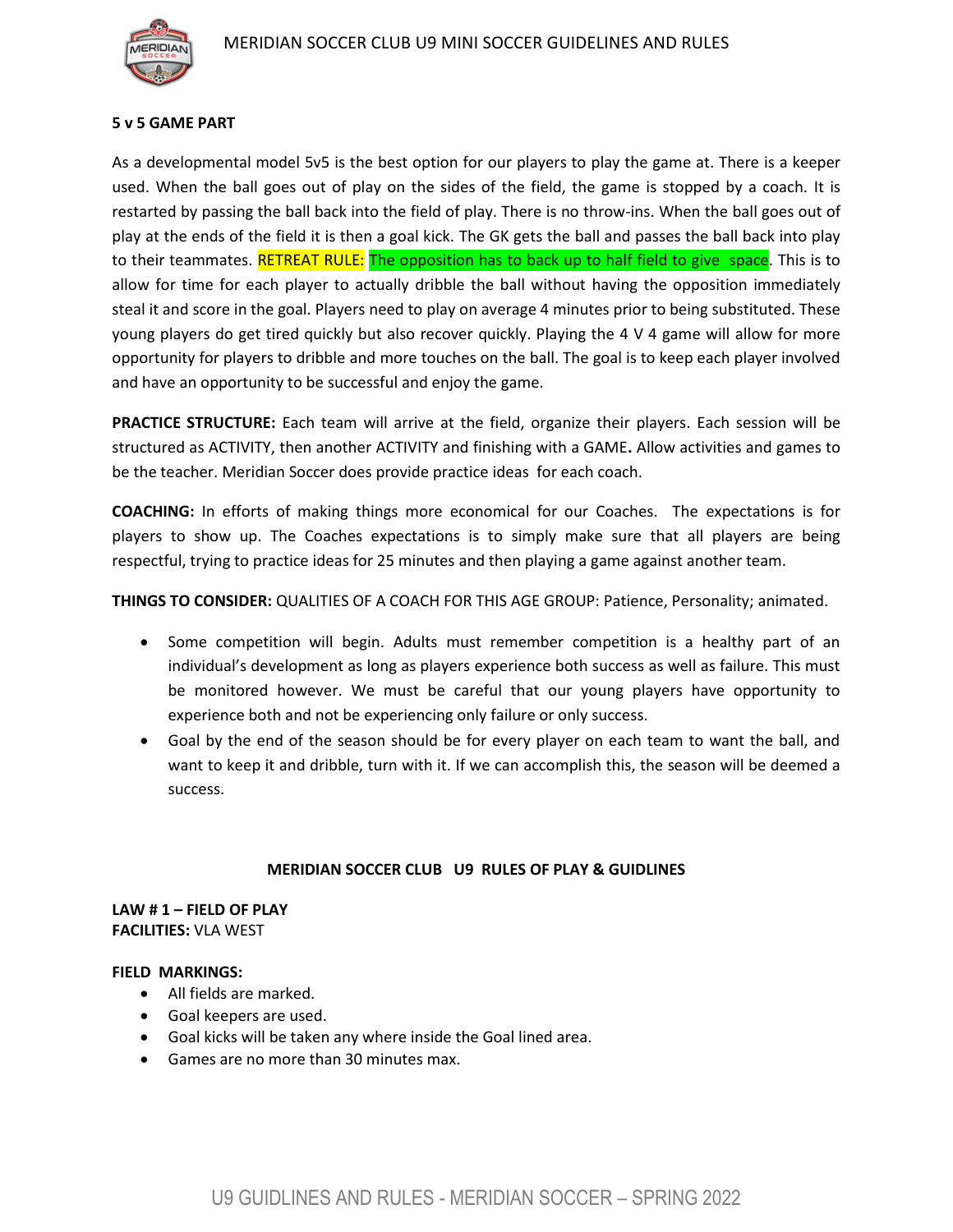#### **THE GOALS:**

We will be using small sided goals for each game. You will likely be using the goals from the prior group of U7. Communicate with the Coach ahead of you so that you can use their goal and move it to the end line. Then you wont have to set one up, just will have to take it down after each session.

We want to offer the kids the experience of scoring a goal which is one of the most rewarding experiences in soccer. The more goals the better. There is no goal limit for a player. Goals can be scored from anywhere on the field. HOWEVER, remember the RETREAT RULE.

#### **LAW # 2 – THE BALL**

• Size 4 soccer ball when possible.

#### **LAW # 3 – THE NUMBER OF PLAYERS**

- Format of play: 5 v 5 on the field at a time.
- Substitutions should be made every 4-5 minutes. Have the players on the bench ready to go on. This should be a quick process, so it doesn't bring the game to a halt.

#### **LAW # 4 – THE PLAYERS EQUIPMENT**

- Players wear equipment that is safe to both themselves and others. This includes shin pads that are **covered by soccer socks.** This is done in case the shin-guards have edges to them that may hurt their fellow players.
- Each team will wear colors that are different from each other's team. If both teams are the same color than the coach can put the team into bibs for that game.
- Players are not allowed to wear hats during practice or play on the field.(safety issue).
- Meridian Soccer will provide scheduling of games and jersey tops to be worn for games.
- Players are responsible for purchase shoes, shin pads.

#### **LAW # 5 – THE REFEREES – There is no referee at U9. Coaches are to teach and manage the Laws of the game.**

- At this age players should never slide tackle in soccer (safety issue).
- Both coaches should consult with each other if a player's behaviour becomes dangerous.
- Coaches are encouraged before each game to talk with their counterpart concerning any issues or concerns. Be pro -active.
- Make sure that these rules and Fair Play nature of the game is followed.

#### **LAW # 6 – KICK-OFF AND RESTARTS OF THE GAME**

- To start the game or after a goal is scored, a kickoff for one team always takes place from the center point (not marked) of the halfway line of the playing area.
- At the kick-off to start the game and after a goal is scored the opposing team will retreat to their own goal.

## **LAW # 7 – THE BALL IN AND OUT OF PLAY- If the players are trying to keep ball in play and it barely goes out, it is fine to allow the players to play.**

- Always takes place from the center point (marked or not marked) of the halfway line of the playing area. Opposition retreats to their own goal.
- After a goal is scored the opposing team will retreat to their own goal. The team scored against will then kick off.